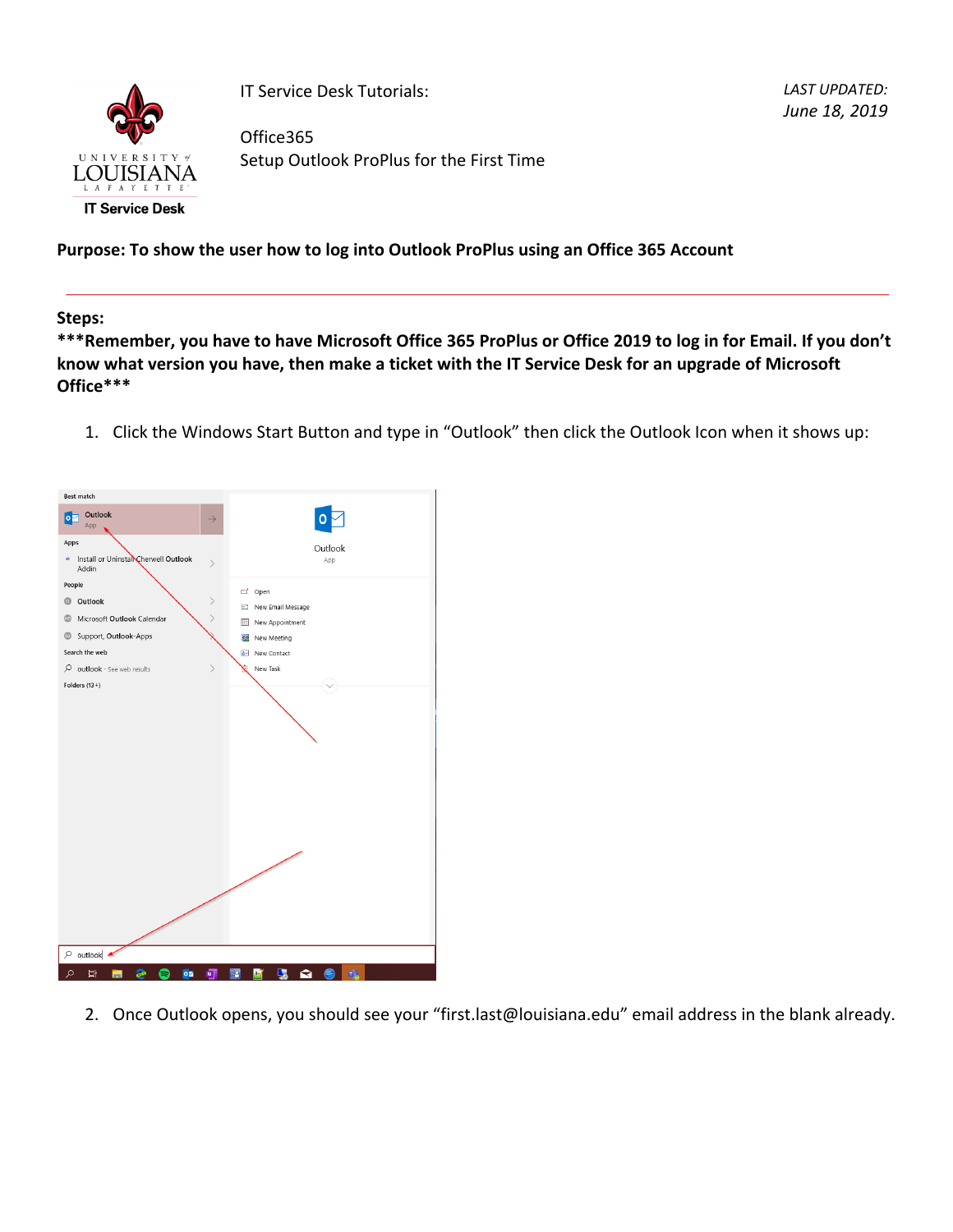## Welcome to Outlook

Enter an email address to add your account.

| first.last@louisiana.edu |  |
|--------------------------|--|
| Advanced options $\vee$  |  |
|                          |  |
|                          |  |
| Connect                  |  |
|                          |  |

3. Click CONNECT and then a password blank should come up. Enter your password:

| ucsstrainingmgr@louisiana.edu                                                                                           |         |  |
|-------------------------------------------------------------------------------------------------------------------------|---------|--|
| Enter password<br>Password                                                                                              |         |  |
| Forgot my password<br>Sign in with another account                                                                      |         |  |
|                                                                                                                         | Sign in |  |
| If you are experiencing technical issues please<br>contact the I.T. Help Desk: (337) 482-4357  <br>ithelp@louisiana.edu |         |  |

4. Next you will see this window on Windows 10 Machines: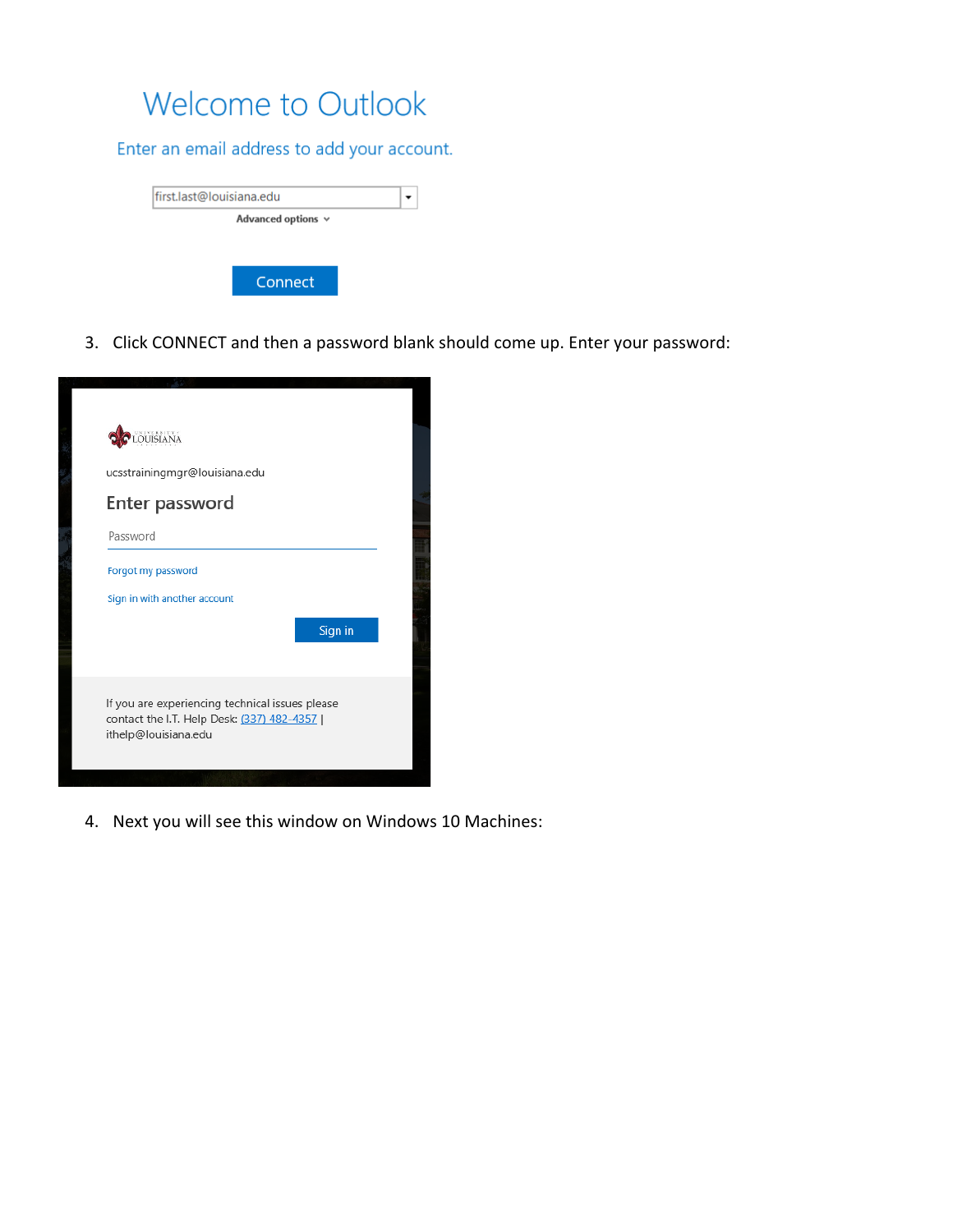

5. Uncheck "Allow Organization to Manage My Device" and Click "THIS APP ONLY" and it should continue.

Adding ucsstrainingmgr@louisiana.edu Account setup is complete



6. Once you see this, uncheck "Set Up Outlook on my phone" and then hit OK.